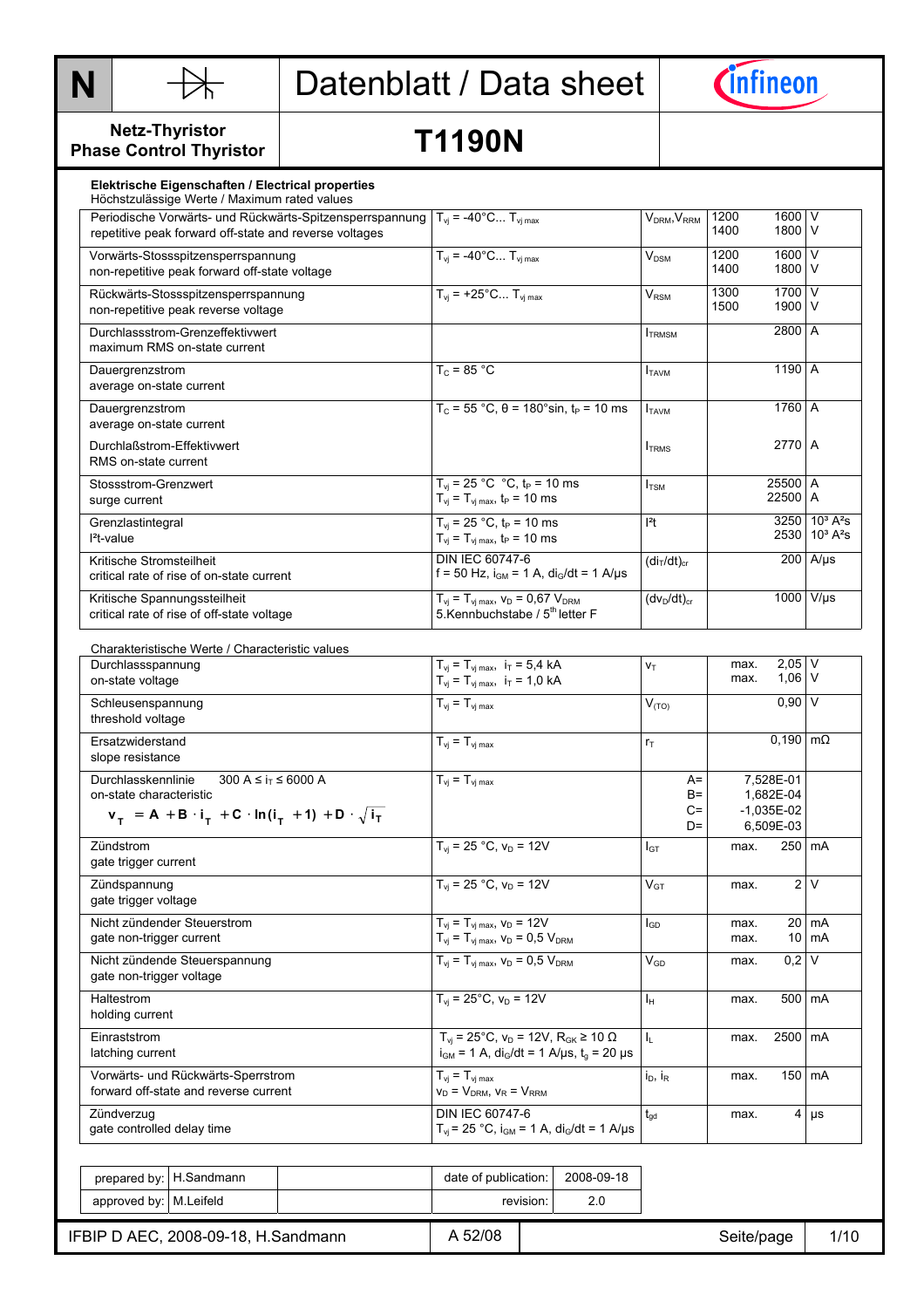



### **Netz-Thyristor Phase Control Thyristor**

# **T1190N**

#### **Elektrische Eigenschaften / Electrical properties**  Charakteristische Werte / Characteristic values

| <u>Unarantunuuuun vyutu marautunuu valato</u> |                                                                              |      |          |  |
|-----------------------------------------------|------------------------------------------------------------------------------|------|----------|--|
| Freiwerdezeit                                 | $T_{vi}$ = $T_{vi \, max}$ , $T_{TM}$ = $T_{TAVM}$                           | typ. | $240$ us |  |
| circuit commutated turn-off time              | $v_{\text{RM}}$ = 100 V, $v_{\text{DM}}$ = 0,67 V <sub>DRM</sub>             |      |          |  |
|                                               | $dv_p/dt = 20 \text{ V/}\mu\text{s}$ , $-di_T/dt = 10 \text{ A/}\mu\text{s}$ |      |          |  |
|                                               | 4. Kennbuchstabe / 4 <sup>th</sup> letter O                                  |      |          |  |
|                                               |                                                                              |      |          |  |

| Thermische Eigenschaften / Thermal properties                          |                                                                                                                                                                                                                                      |                     |                                              |                                                                   |                                      |
|------------------------------------------------------------------------|--------------------------------------------------------------------------------------------------------------------------------------------------------------------------------------------------------------------------------------|---------------------|----------------------------------------------|-------------------------------------------------------------------|--------------------------------------|
| Innerer Wärmewiderstand<br>thermal resistance, junction to case        | Kühlfläche / cooling surface<br>beidseitig / two-sided, $\theta$ = 180°sin<br>beidseitig / two-sided, DC<br>Anode / anode. $\theta$ = 180°sin<br>Anode / anode, DC<br>Kathode / cathode, $\theta$ = 180°sin<br>Kathode / cathode, DC | $R_{thJC}$          | max.<br>max.<br>max.<br>max.<br>max.<br>max. | $0.0230$ $°C/W$<br>0,0210<br>0,0395<br>0,0375<br>0,0500<br>0.0480 | °C/W<br>°C/W<br>°C/W<br>°C/W<br>°C/W |
| Ubergangs-Wärmewiderstand<br>thermal resistance, case to heatsink      | Kühlfläche / cooling surface<br>beidseitig / two-sides<br>einseitig / single-sides                                                                                                                                                   | $R_{thCH}$          | max.<br>max.                                 | 0,0035<br>0,0070                                                  | °C/W<br>°C/W                         |
| Höchstzulässige Sperrschichttemperatur<br>maximum junction temperature |                                                                                                                                                                                                                                      | $T_{\text{vj max}}$ |                                              | 125                                                               | °C                                   |
| Betriebstemperatur<br>operating temperature                            |                                                                                                                                                                                                                                      | $T_{cop}$           |                                              | $-40. + 125$                                                      | °C                                   |
| Lagertemperatur<br>storage temperature                                 |                                                                                                                                                                                                                                      | $T_{\text{stg}}$    |                                              | $-40. + 150$                                                      | °C                                   |

| Mechanische Eigenschaften / Mechanical properties |                                  |   |      |                  |                  |
|---------------------------------------------------|----------------------------------|---|------|------------------|------------------|
| Gehäuse, siehe Anlage                             |                                  |   |      | Seite 3          |                  |
| case, see annex                                   |                                  |   |      | page 3           |                  |
| Si-Element mit Druckkontakt                       |                                  |   |      |                  |                  |
| Si-pellet with pressure contact                   |                                  |   |      |                  |                  |
| Anpresskraft                                      |                                  | F |      | 1632             | kN               |
| clamping force                                    |                                  |   |      |                  |                  |
| Steueranschlüsse                                  | Gate (flat)                      |   |      | A 2,8x0,5        | mm               |
| control terminals                                 | Gate (round, based on AMP 60598) |   |      | Ø <sub>1.5</sub> | mm               |
|                                                   | Kathode / cathode                |   |      | $A\,4,8x0,5$     | mm               |
| Gewicht                                           |                                  | G | typ. | 600 g            |                  |
| weight                                            |                                  |   |      |                  |                  |
| Kriechstrecke                                     |                                  |   |      | 20               | mm               |
| creepage distance                                 |                                  |   |      |                  |                  |
| Schwingfestigkeit                                 | $f = 50$ Hz                      |   |      | 50               | m/s <sup>2</sup> |
| vibration resistance                              |                                  |   |      |                  |                  |

| IFBIP D AEC, 2008-09-18, H.Sandmann | 52/08<br>$\overline{ }$ | Seite/page | 2/10 |
|-------------------------------------|-------------------------|------------|------|
|-------------------------------------|-------------------------|------------|------|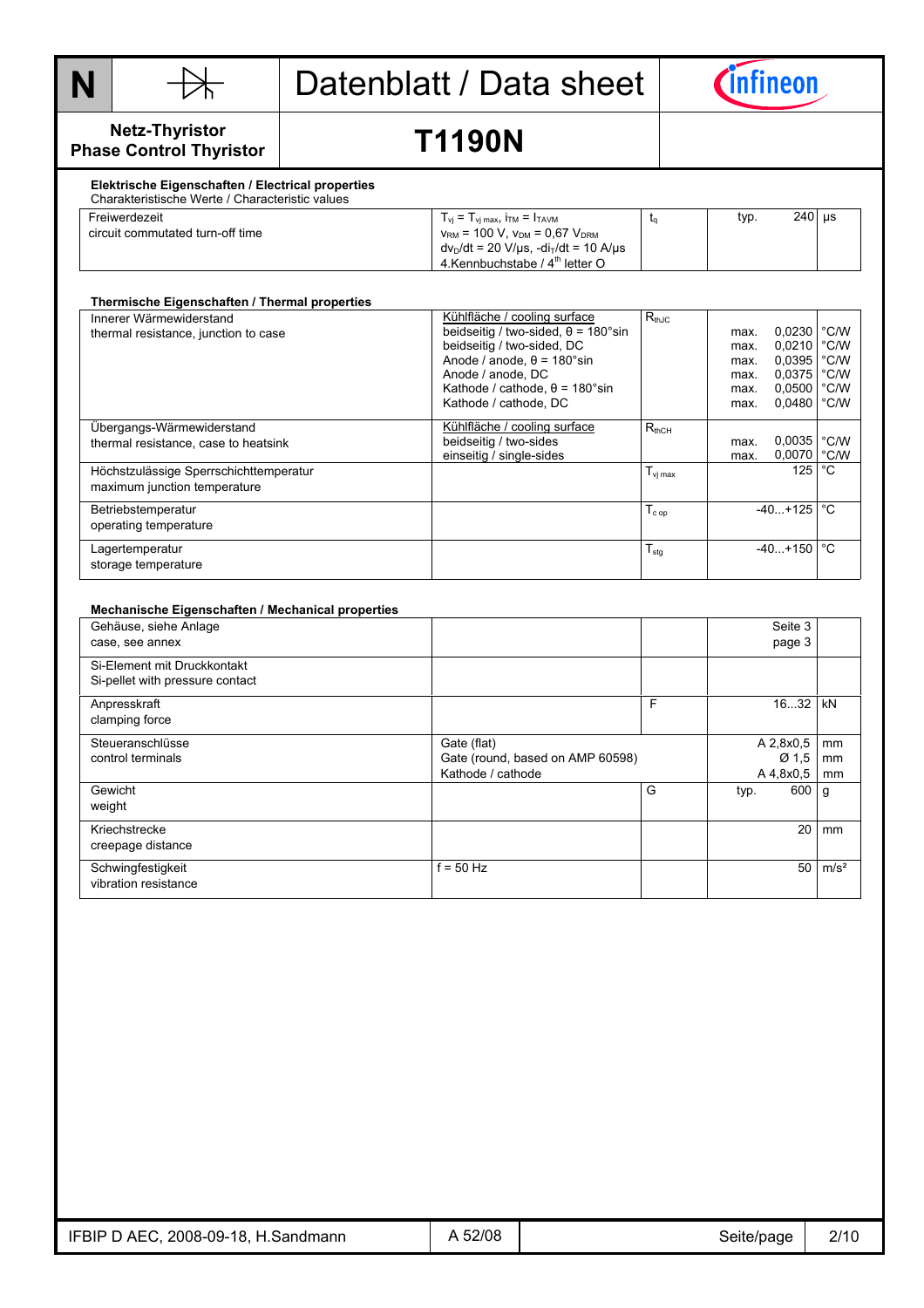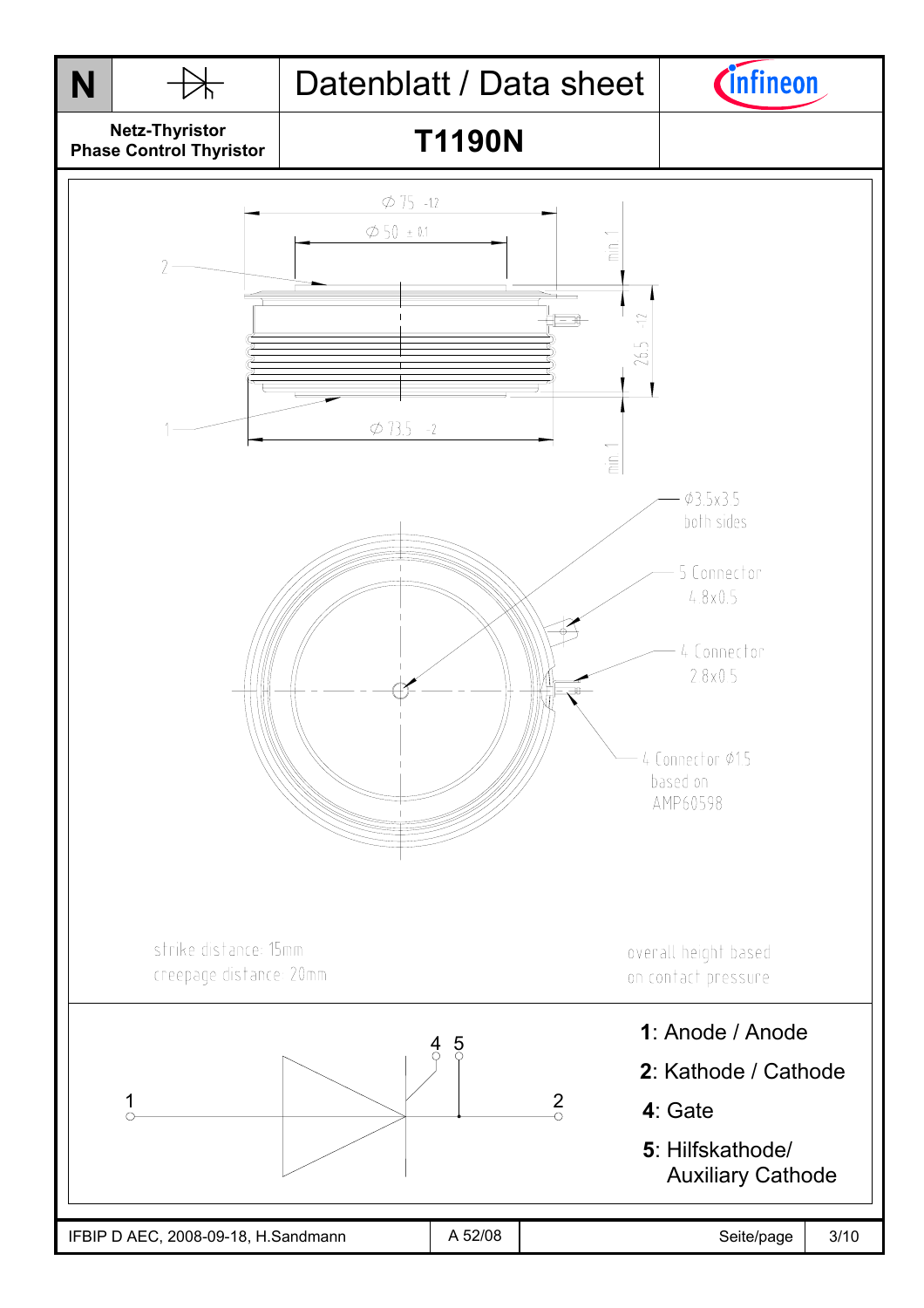

**T1190N** 



**Netz-Thyristor Phase Control Thyristor** 

## Diagramme Kühlung / Trans. Wärmewid. beidseitig Analytische Elemente des transienten Wärmewiderstandes Z thJc für DC Analytical elements of transient thermal impedance Z th<sub>JC</sub> for DC Cooling Pos. n 1 2 3 4 5 6 7 Rthn [°C/W] 0,00113 0,00210 0,00229 0,00703 0,00845 - - beidseitig two-sided  $\tau_{\sf n} \, {\sf [s]}$   $\;\;\mid$  0,00189  $\;\mid$  0,00650  $\;\mid$  0,04560  $\;\mid$  0,23000  $\;\mid$  1,13400  $\;\mid$   $\;\;\cdot$   $\;\;\mid$   $\;\;\cdot$   $\;\;\mid$   $\;\;\cdot$ anodenseitig R<sub>thn</sub> [°C/W] 0,00066 0,00291 0,00370 0,00783 0,02240 - - - - - - - anode-sided  $\tau_{\sf n} \, {\sf [s]}$  | 0,00138 | 0,00614 | 0,07650 | 0,37400 | 6,66000 | - | kathodenseitig R<sub>thn</sub> [°C/W] 0,00127 0,00260 0,00623 0,00460 0,03330 - - | cathode-sided  $\tau_{\sf n} \, {\sf [s]}$  | 0,00201 | 0,00843 | 0,12600 | 0,57000 | 7,83000 | - | -

n<sub>max</sub>

n=1 thJC  $=$   $\angle$   $\mathsf{R}_{\mathsf{thn}}$  | 1 –  $\mathsf{e}$   $\mathsf{m}$  $Z_{thJC} = \sum_{m} R_{thn} \left[ 1 - e^{-\frac{1}{k}t} \right]$ 

Analytische Funktion / Analytical function:  $Z_{thJC} = \sum_{n=4}^{\infty} R_{thn} \left| 1 - e^{-\frac{1}{\zeta}} \right|$ 



a - Anodenseitige Kühlung / Anode-sided cooling b - Beidseitige Kühlung / Two-sided cooling

c - Kathodenseitige Kühlung / Cathode-sided cooling

| 2008-09-18,<br>IFBIP D AEC,<br>H.Sandmann | 52/08<br>- | Seite/page | 4/10 |
|-------------------------------------------|------------|------------|------|
|-------------------------------------------|------------|------------|------|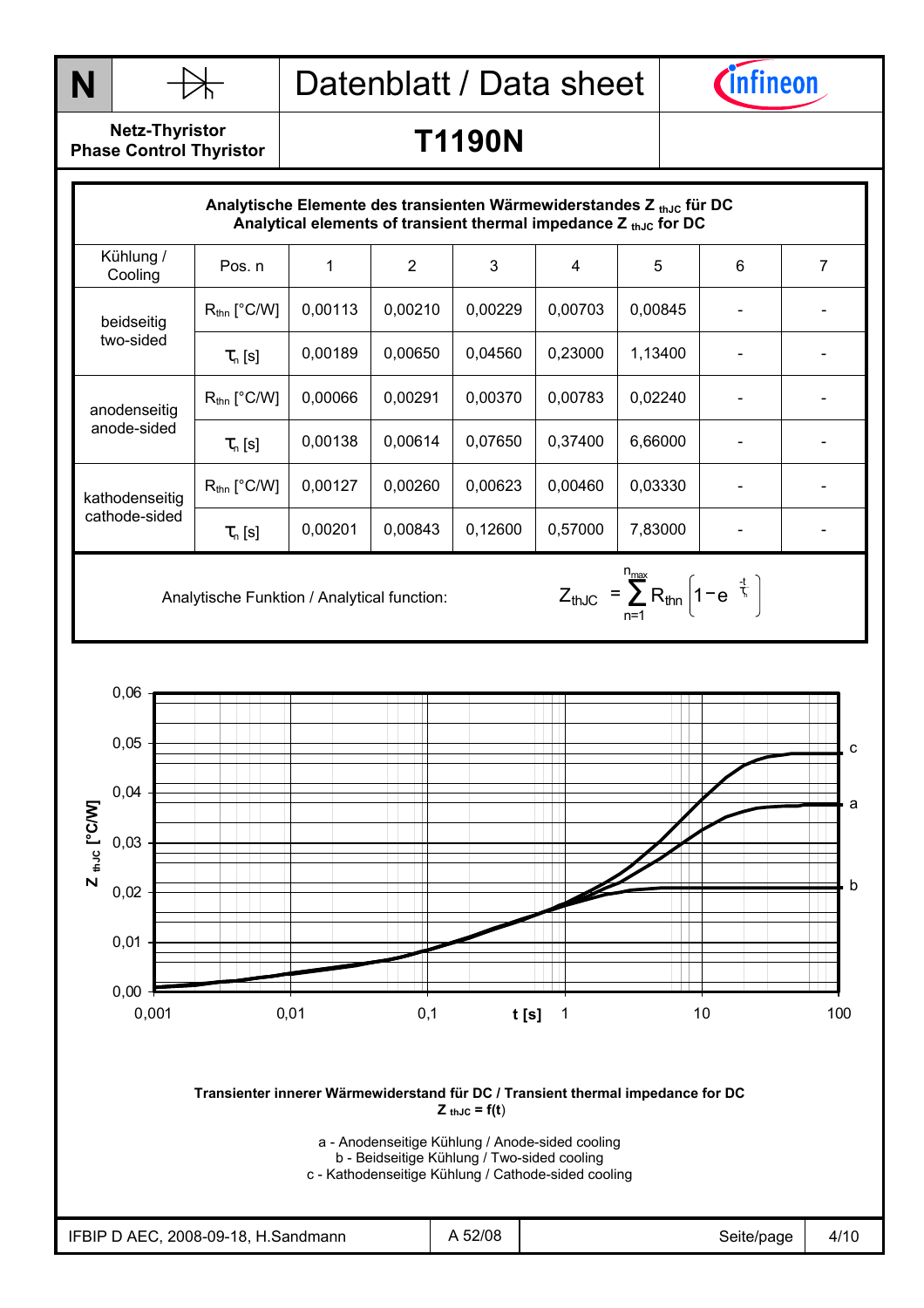



**Netz-Thyristor Phase Control Thyristor** 

## **T1190N**

### **Rise of Z<sub>th DC</sub> for sinewave and rectangular current with different current conduction angles Θ**<br>A 7 ( A 7 ( A 7 ( A 7 ( A 7 ( A 7 ( A 7 ( A 7 ( A 7 ( **A 7 ( A** 7 ( **A 7 ( A** 7 ( **A** 7 ( A 7 ( A 7 ( **A** 7 ( A 7 ( A 7 ( Erhöhung des Z<sub>th DC</sub> bei Sinus und Rechteckströmen mit unterschiedlichen Stromflusswinkeln Θ  **∆Zth Θ rec / ∆Zth Θ sin** Kühlung / Cooling  $\begin{vmatrix} \theta = 180^\circ & \theta = 120^\circ & \theta = 90^\circ & \theta = 60^\circ & \theta = 30^\circ \end{vmatrix}$  $\Delta Z_{\text{th} \,\Theta\,\text{rec}}$ [°C/W]  $\begin{array}{|c|c|c|c|c|c|c|c|} \hline ^{2\text{L}} \text{th} $\Theta$ & $\Theta$ & $\Theta$ & $\Theta$ \ \hline \text{[°C/W]} & & $\Theta$ & $\Theta$ & $\Theta$ & $\Theta$ & $\Theta$ \ \hline \text{[°C/W]} & & $\Theta$ & $\Theta$ & $\Theta$ & $\Theta$ & $\Theta$ & $\Theta$ \ \hline \end{array}$ beidseitig two-sided  $\Delta Z_{\text{th}} \otimes \sin \left[\degree \text{C/W}\right]$  $\frac{22 \text{ th Q sin}}{6}$  0,00209 0,00305 0,00435 0,00642 0,01002  $\Delta Z_{\text{th} \, \Theta \, \text{rec}}$ [°C/W]  $\frac{12 \text{th} \cdot \text{O} \cdot \text{rec}}{\text{[°C/W]}}$  0,00298 0,00489 0,00630 0,00827 0,01131 anodenseitig anode-sided  $\Delta Z_{\text{th}} \odot \sin \left[ \degree \text{C/W} \right]$ <del>^</del>⊆th 9 sin | 0,00220 | 0,00312 | 0,00433 | 0,00625 | 0,00973 | 0,00973  $\Delta Z_{\text{th} \, \Theta \, \text{rec}}$ [°C/W]  $\begin{array}{|c|c|c|c|c|c|c|c|} \hline ^{2\text{Lth Order}} & 0,00294 & 0,00492 & 0,00639 & 0,00845 & 0,01148 \ \hline \end{array}$ kathodenseitig cathode-sided  $\Delta Z_{\text{th -0 sin}}$ <br>
[°C/W] <del>^</del>⊆th 9 sin | 0,00214 | 0,00309 | 0,00439 | 0,00645 | 0,01000 | 0,01000 | 0,01000 | 0,01000 | 0,01000 | 0,01000 |

## $Z_{\text{th}} \odot \text{rec} = Z_{\text{th}} \odot \text{C} + \Delta Z_{\text{th}} \odot \text{rec}$  $Z_{\text{th}} \odot \text{sin} = Z_{\text{th}} \odot c + \Delta Z_{\text{th}} \odot \text{sin}$



### Grenzdurchlasskennlinie / Limiting on-state characteristic  $i_T = f(v_T)$

 $T_{\nu j} = T_{\nu j \text{ max}}$ 

| IFBIP D AEC, 2008-09-18, H.Sandmann | A 52/08 | Seite/page | 5/10 |
|-------------------------------------|---------|------------|------|
|-------------------------------------|---------|------------|------|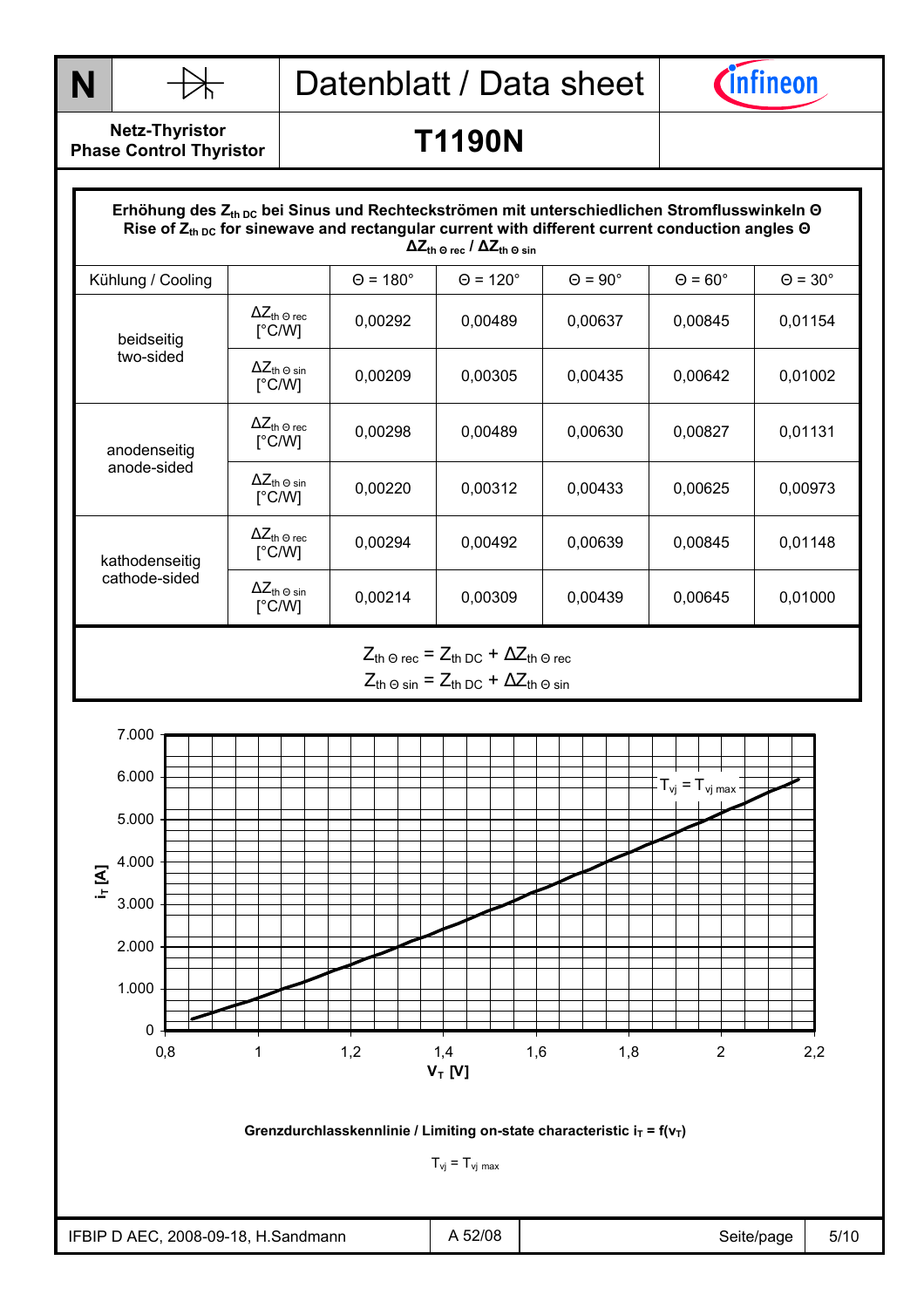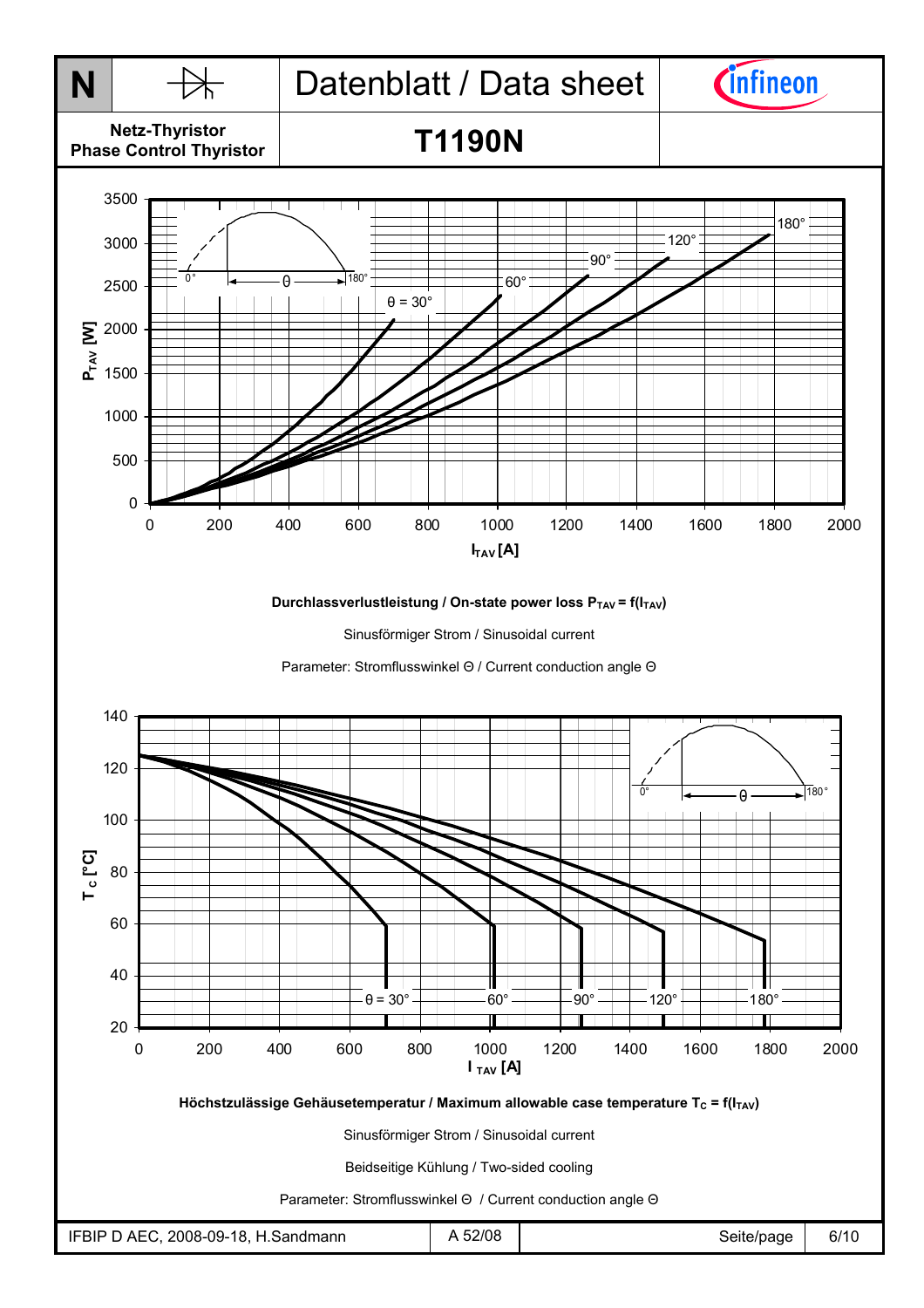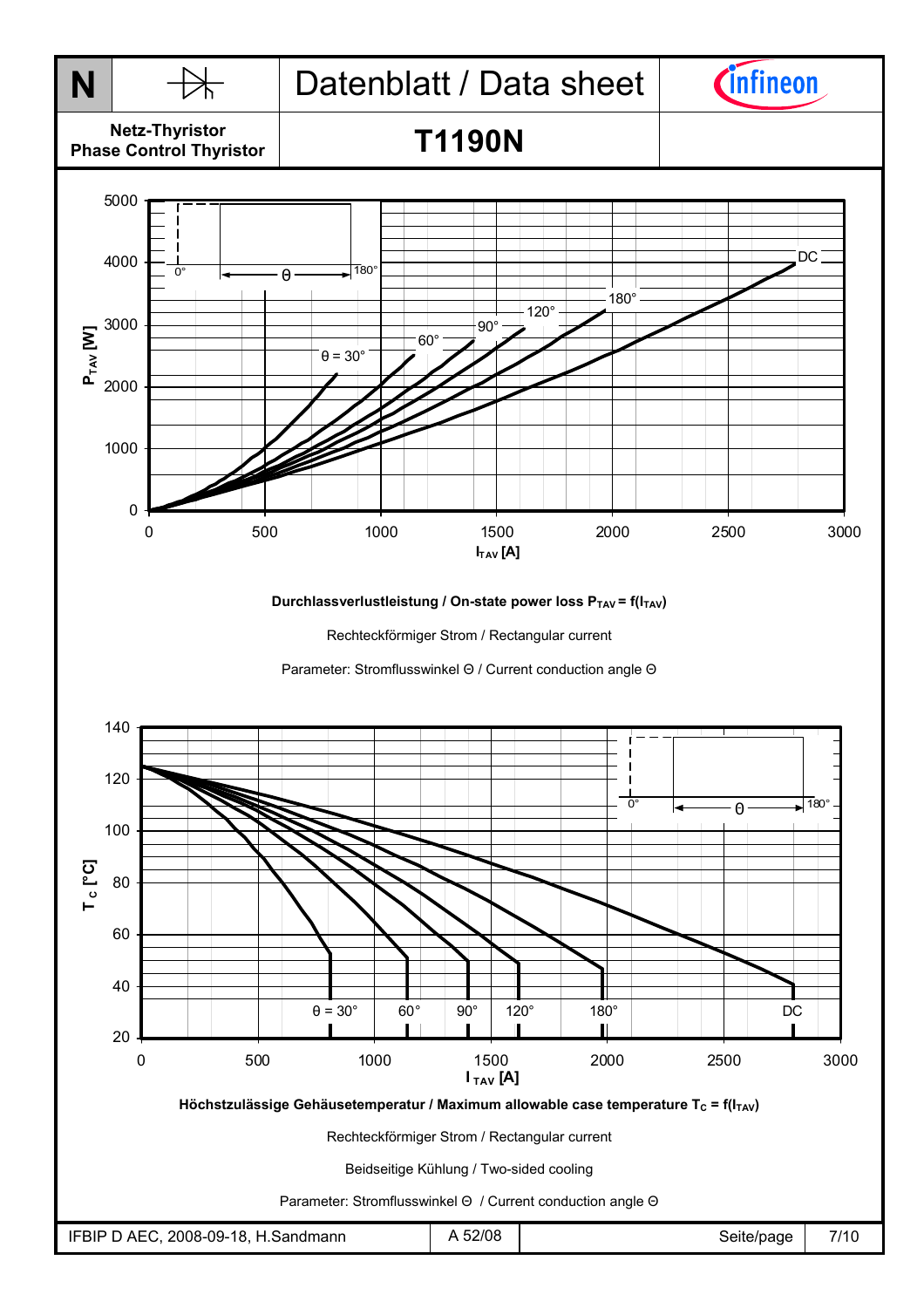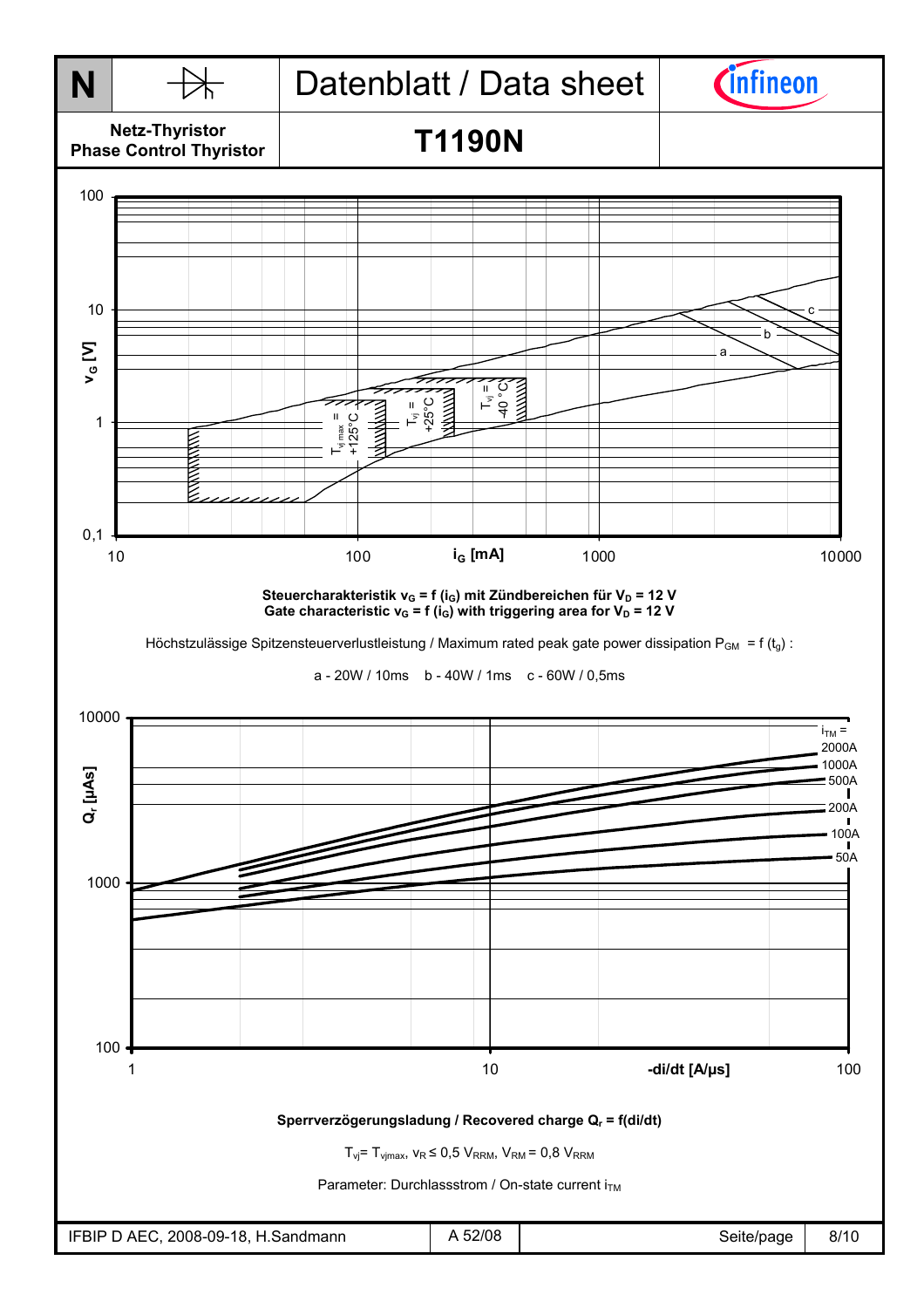